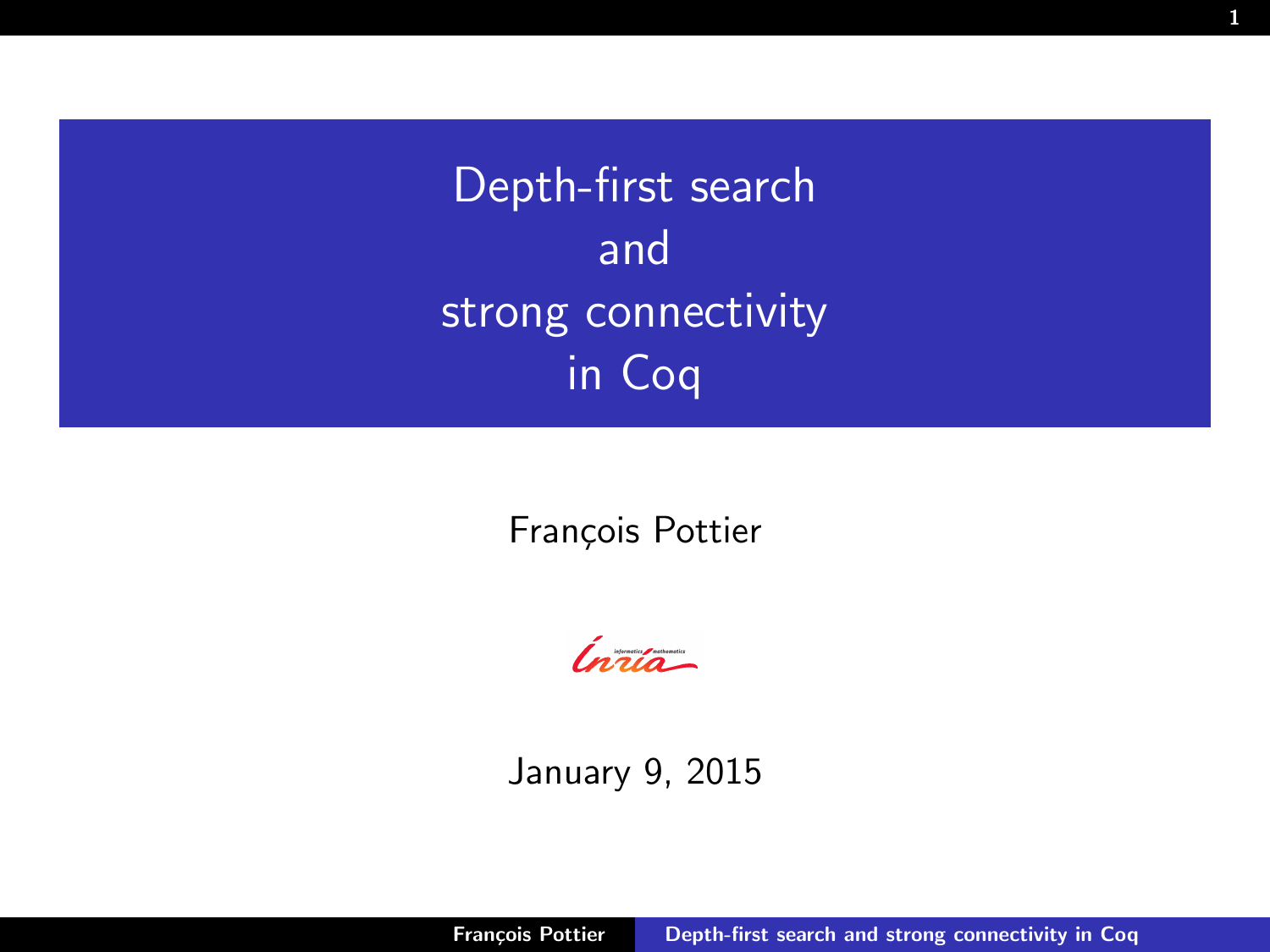Finding the strongly connected components of a directed graph.

 $\blacktriangleright$  *Pedagogical* value:

The first nontrivial graph algorithm.

 $\blacktriangleright$  *Practical* value:

Applications in program analysis, constraint solving, model-checking, etc.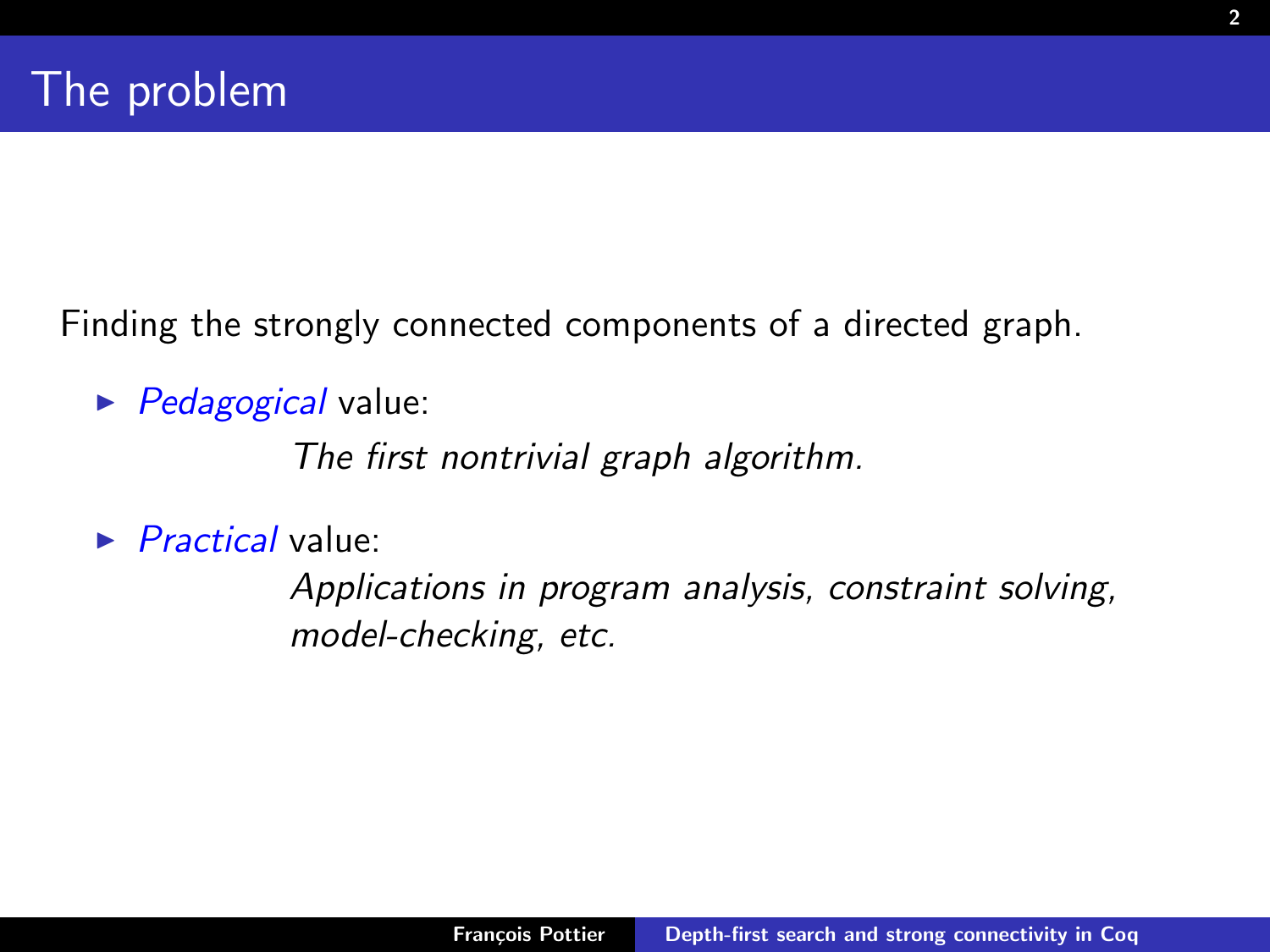Several known algorithms run in linear time:

- $\blacktriangleright$  Tarjan (1972).
	- $\triangleright$  One pass. Maintains auxiliary data ("lowpoint values", etc.).
- $\triangleright$  Kosaraju (unpublished, 1978) and Sharir (1981).
	- $\triangleright$  Two passes. Maintains no auxiliary data.
	- $\triangleright$  Described in Cormen/Leiserson/Rivest's textbook.
	- Explained by Wegener  $(2002)$ .
- Gabow (2000), improving on Purdom (1968) and Munro (1971).
	- $\triangleright$  One pass. Maintains a union-find data structure.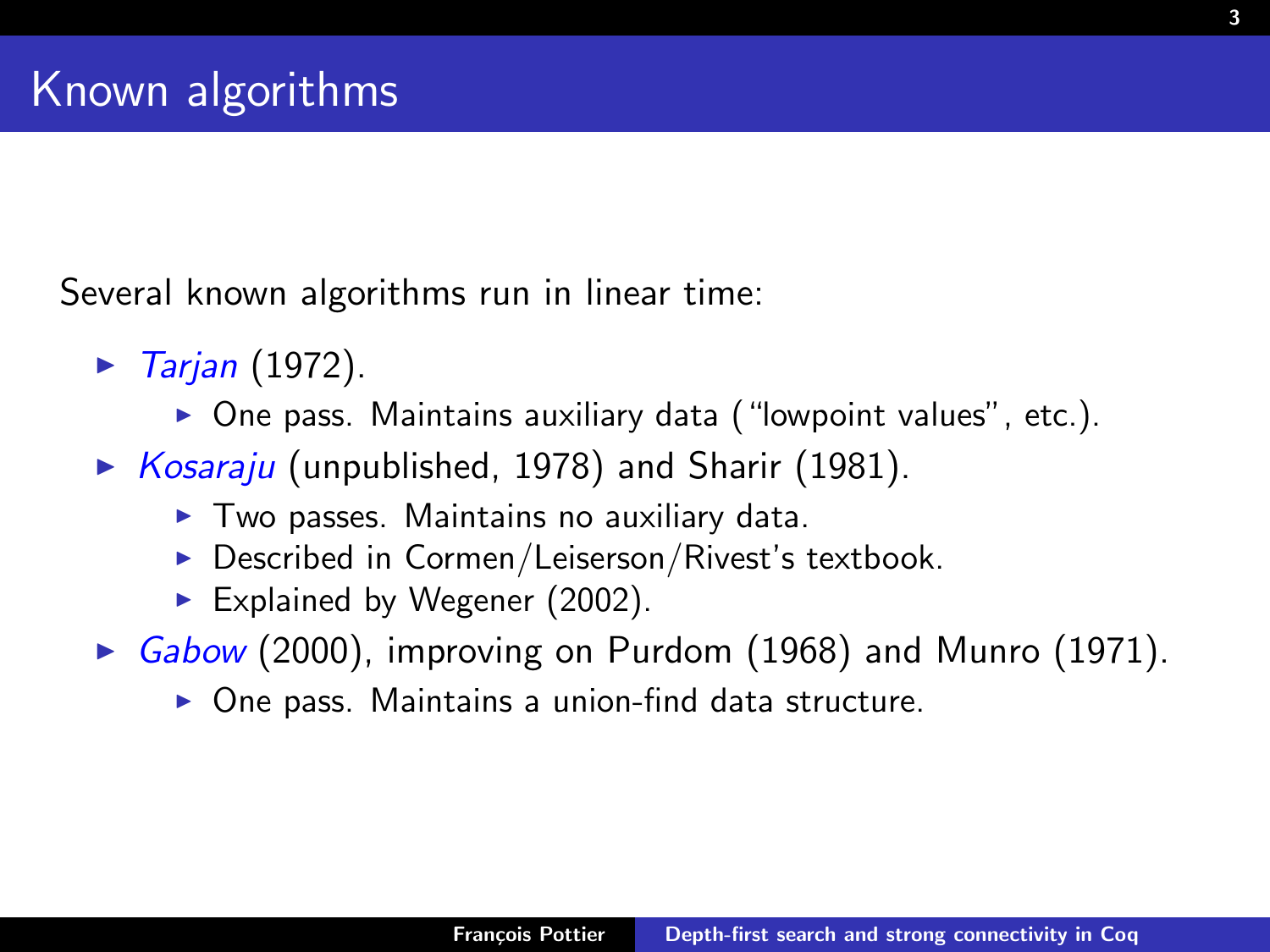The algorithm is as follows:

- 1. Perform a DFS traversal of the  $graph E$ , producing a forest  $f_1$ .
- 2. Perform a DFS traversal of the reverse graph  $E$ , visiting the roots in the reverse post-order of  $f_1$ , producing a forest  $f_2$ .

Then,  $f_2$  is a list of the strongly connected components. Magic!

– Note: the second traversal does not have to be depth-first.

Really Easy to implement if you have done DFS already.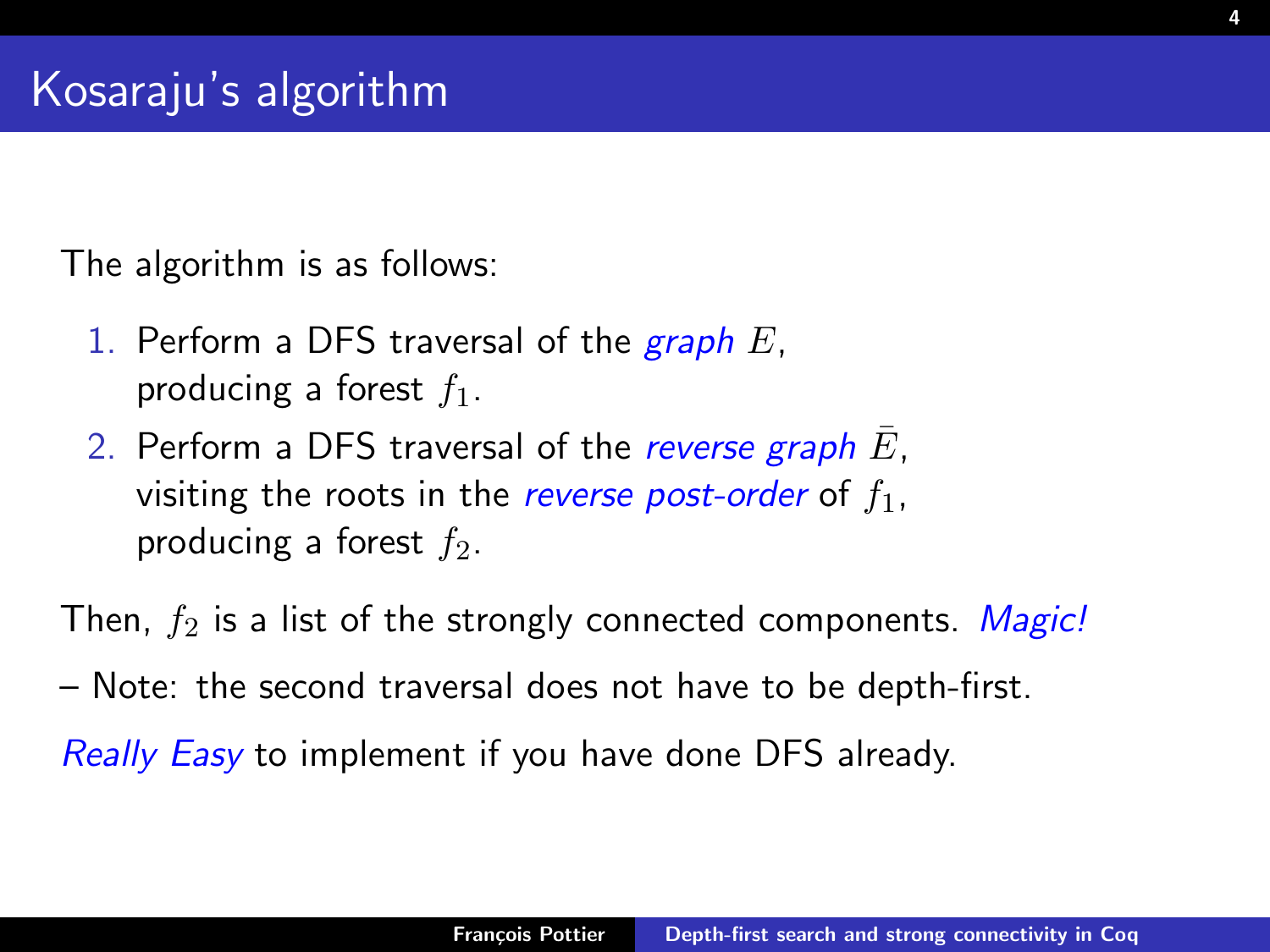#### Why does this work?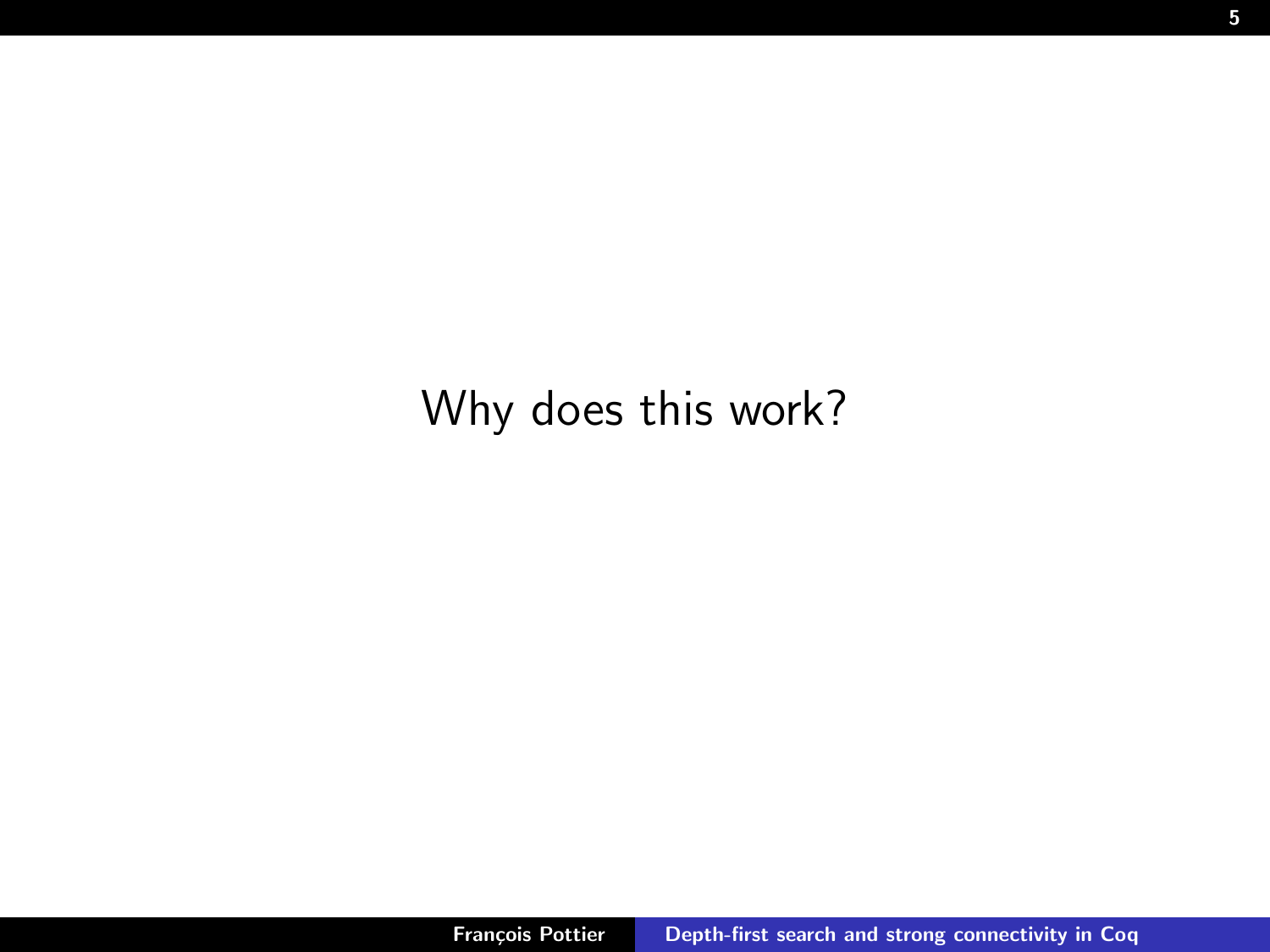#### Complete discovery



The left side of every dashed boundary is closed w.r.t.  $E$ . The right side of every dashed boundary is closed w.r.t.  $\overline{E}$ . Every component is contained within some tree.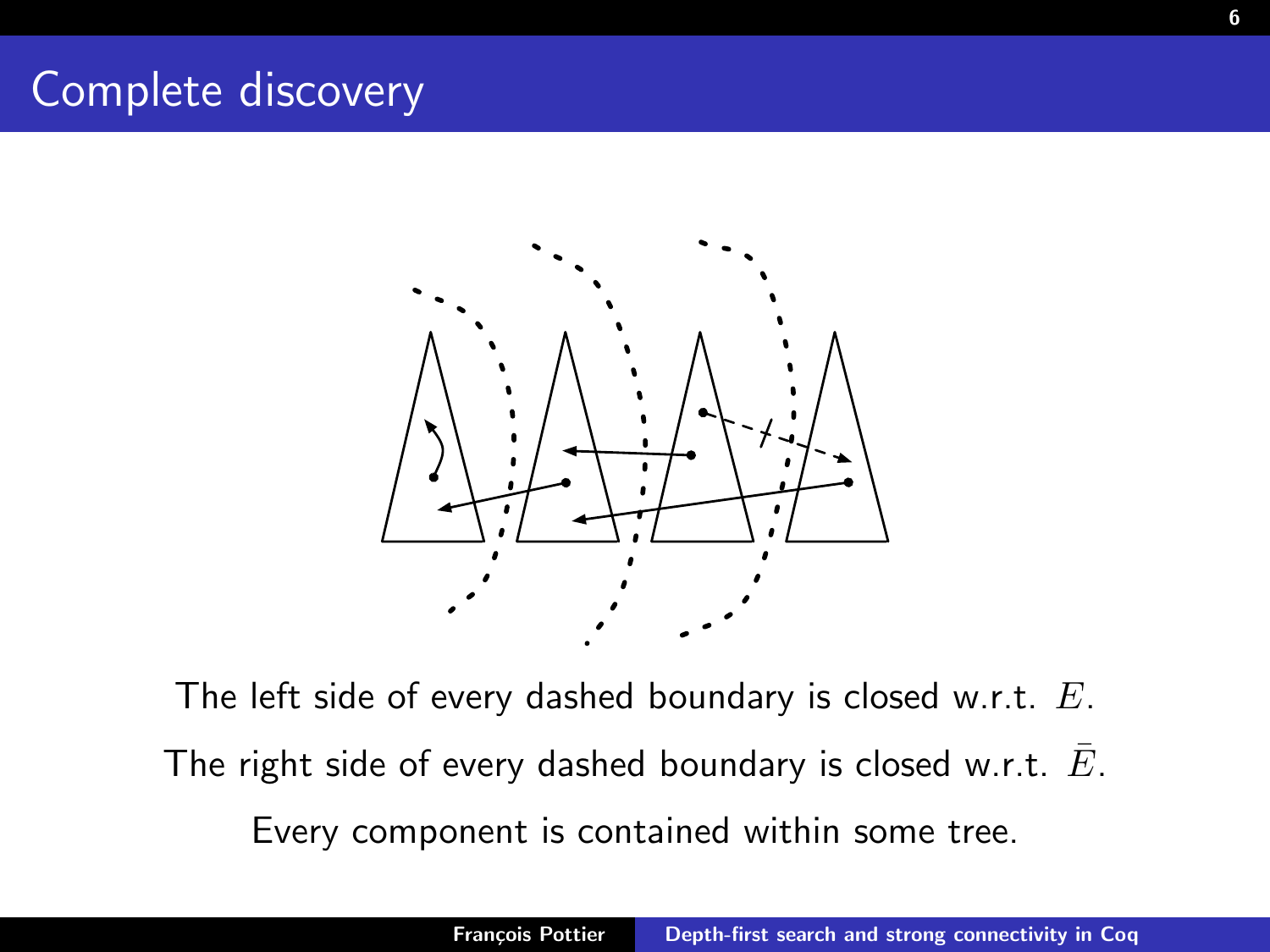

Let r be the root of the *last* tree in  $f_1$ . The component of r must be  $\bar{E}^{\star}(r)$ .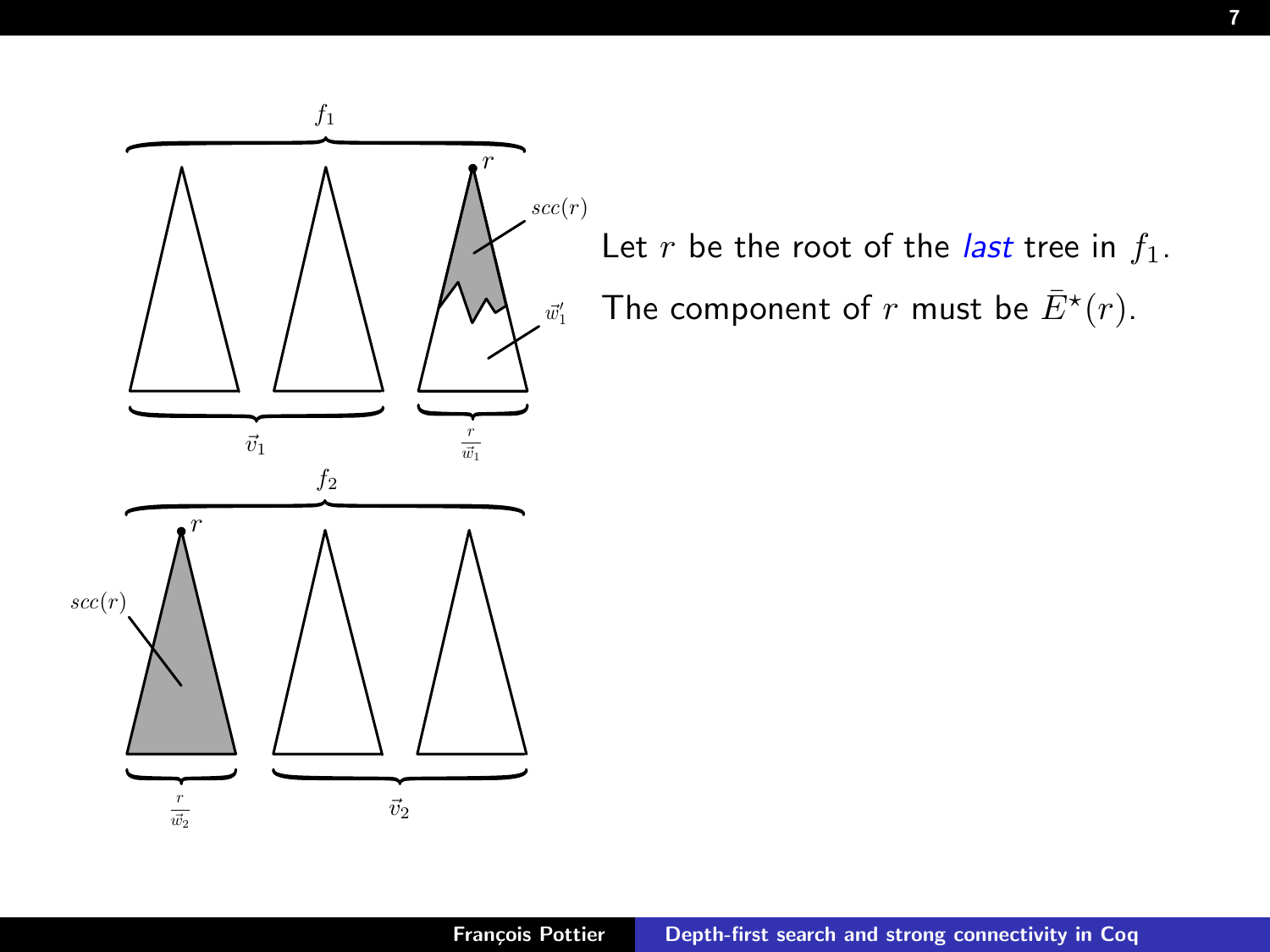

Let r be the root of the *last* tree in  $f_1$ . The component of r must be  $\bar{E}^{\star}(r)$ . So it is exactly the *first* tree in  $f_2$ .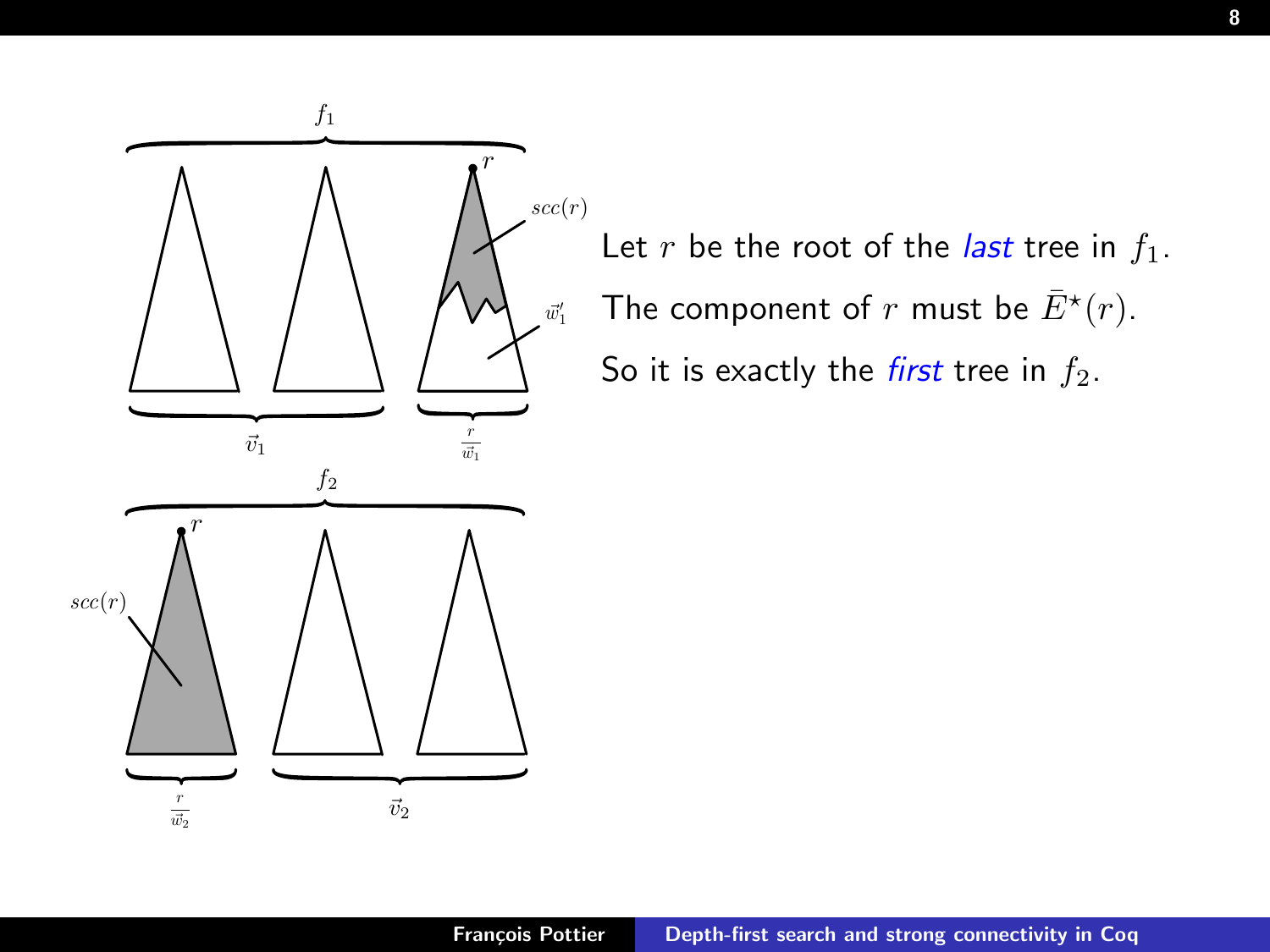

Let r be the root of the *last* tree in  $f_1$ . The component of r must be  $\bar{E}^{\star}(r)$ . So it is exactly the *first* tree in  $f_2$ . Furthermore,

it is a *prefix* of the last tree in  $f_1$ .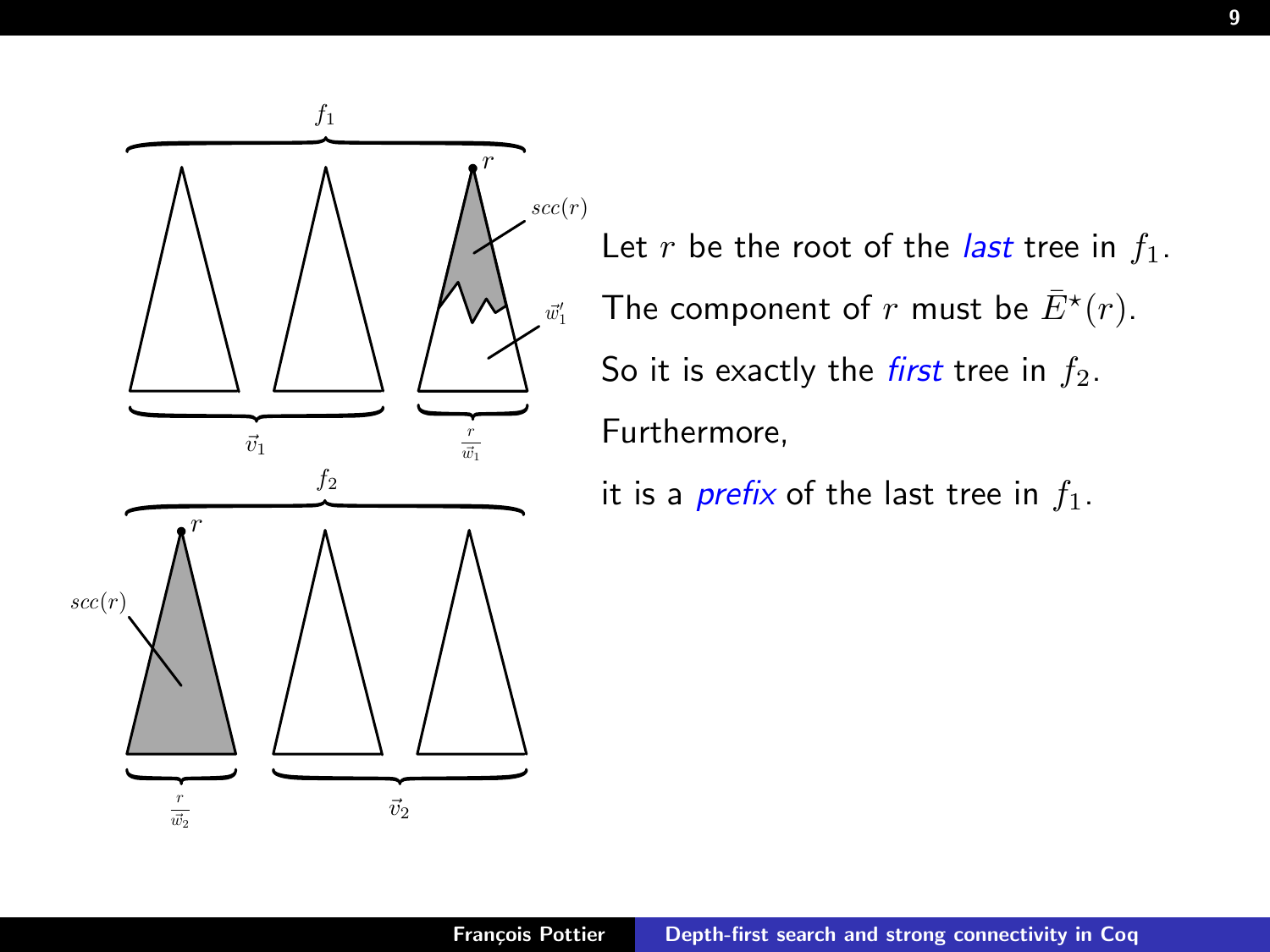

Let r be the root of the *last* tree in  $f_1$ . The component of r must be  $\bar{E}^{\star}(r)$ . So it is exactly the *first* tree in  $f_2$ . Furthermore,

it is a *prefix* of the last tree in  $f_1$ . So, if we remove it by thought... we end up where we started, ... only with a *smaller* graph. (Induction!)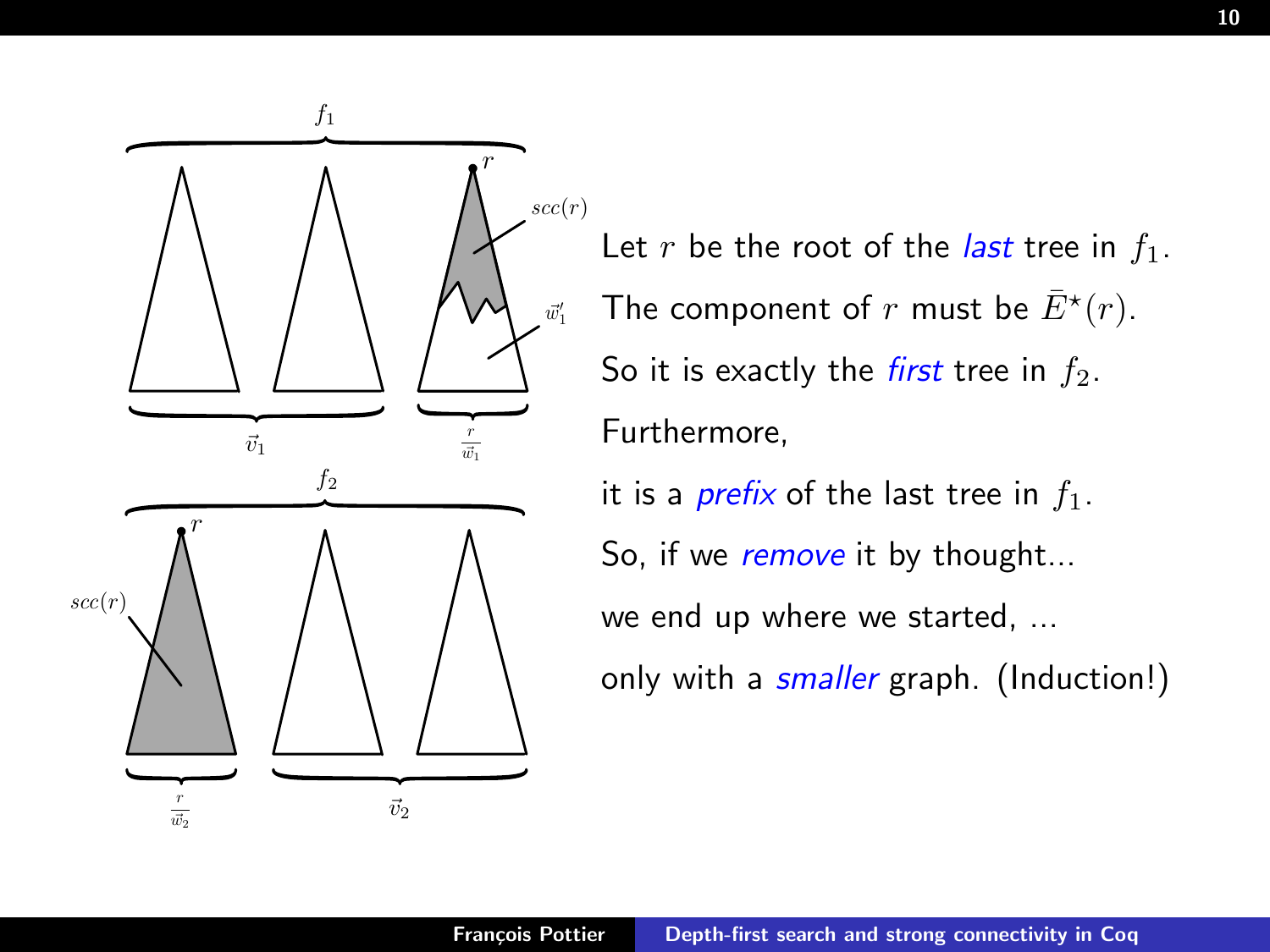### Now, in Coq (briefly)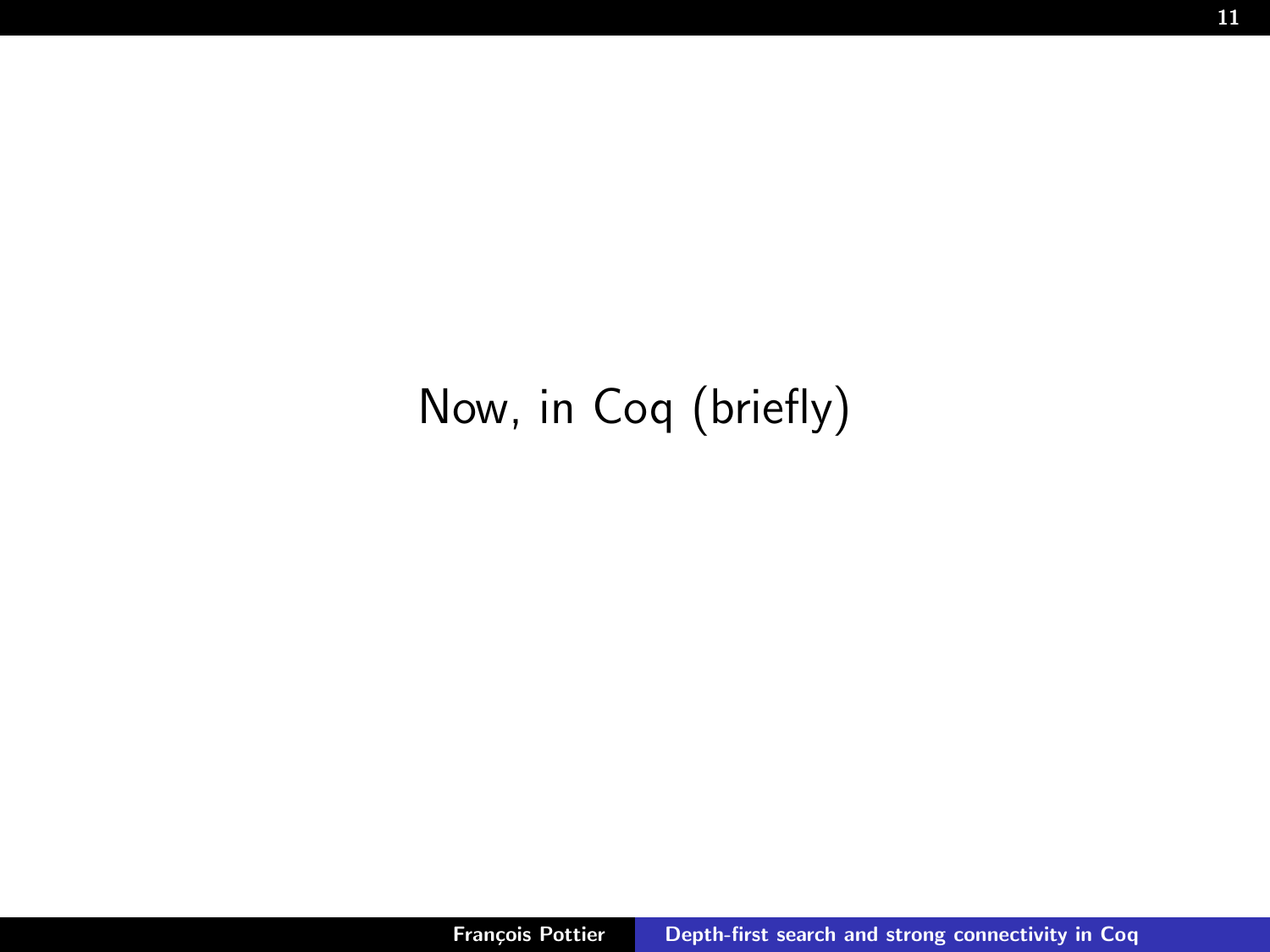A non-empty forest:



Forests form an inductive type:

$$
f,\vec{v},\vec{w}::=\epsilon\mid \frac{w}{\vec{w}}::\vec{v}
$$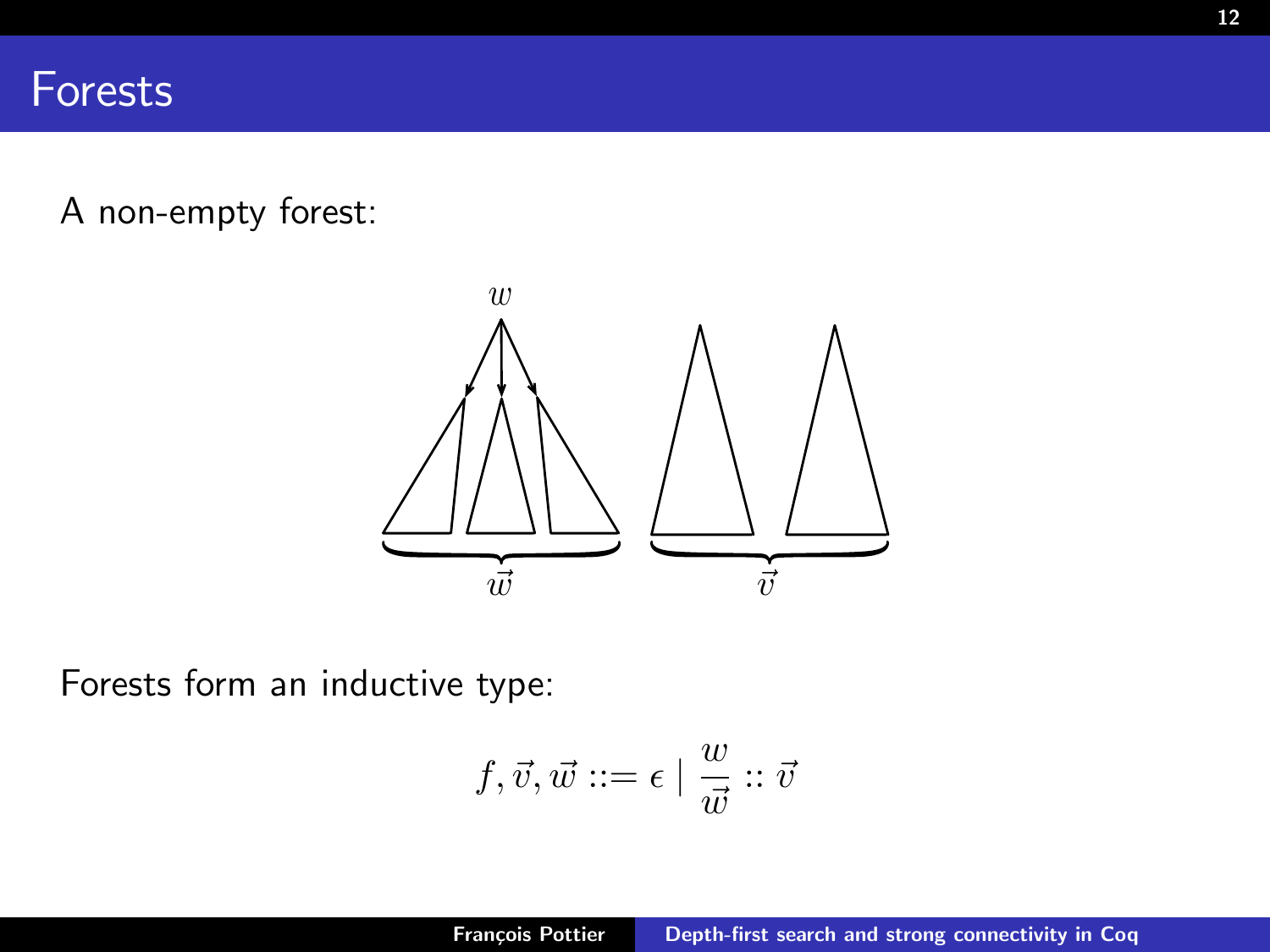We define an inductive predicate  $df_s(i) \vec{v}(o)$ .

- $\blacktriangleright$  It has a certain *declarative* flavor:  $\vec{v}$  is a DES forest.
- It still has a certain *imperative* flavor:

if the vertices in  $i$  are marked at the beginning, then a DFS algorithm may construct  $\vec{v}$ , and the vertices in o are marked at the end.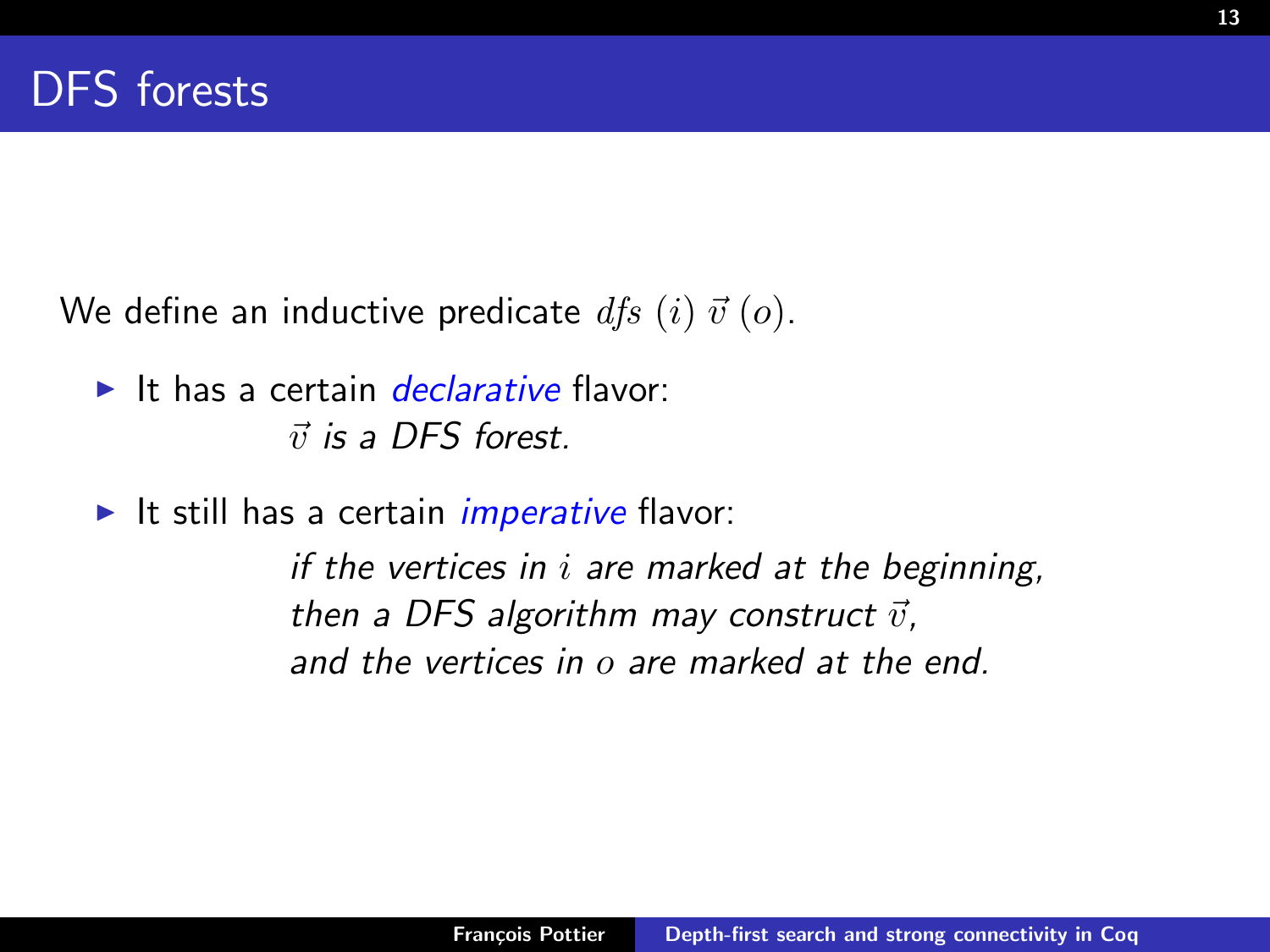

#### DFS-Empty

 $dfs(i) \in (i)$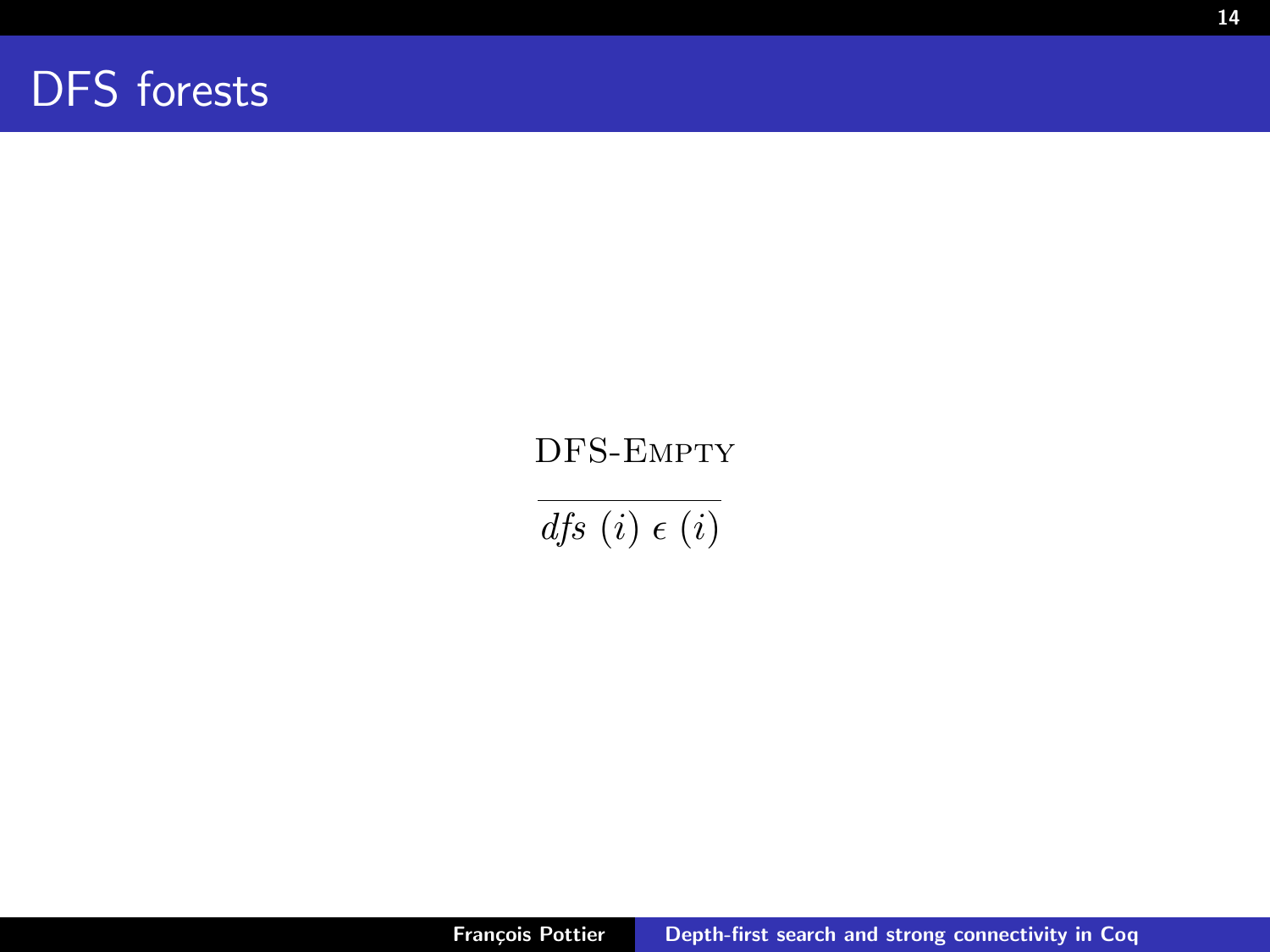$$
\begin{array}{c} \text{DFS-NonEmerty} \\ w \notin i \\ \mathit{dfs}\ (\{w\} \cup i)\ \vec{w}\ (m) \\ \mathit{roots}(\vec{w}) \subseteq E(\{w\}) \\ E(\{w\}) \subseteq m \\ \mathit{dfs}\ (m)\ \vec{v}\ (o) \\ \mathit{dfs}\ (i)\ \frac{w}{\vec{w}}:: \vec{v}\ (o) \end{array}
$$

 $w$  was not initially marked after marking  $w$ , the DFS forest  $\vec{w}$  was built every root of  $\vec{w}$  is a successor of  $w$ every successor of  $w$  was marked at this point then, the DFS forest  $\vec{v}$  was built

the DFS forest 
$$
\frac{w}{\vec{w}} :: \vec{v}
$$
 was built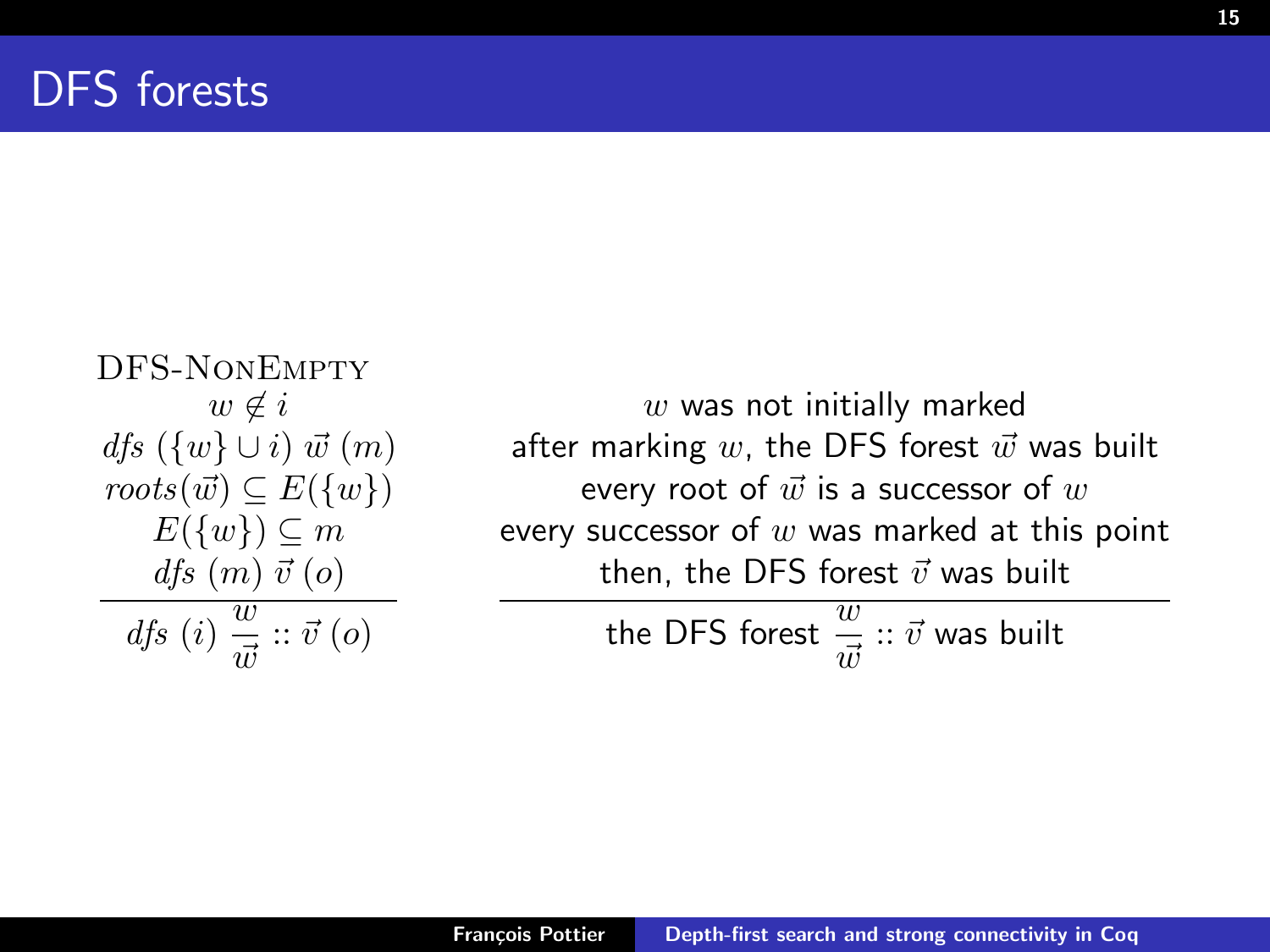#### Complete discovery

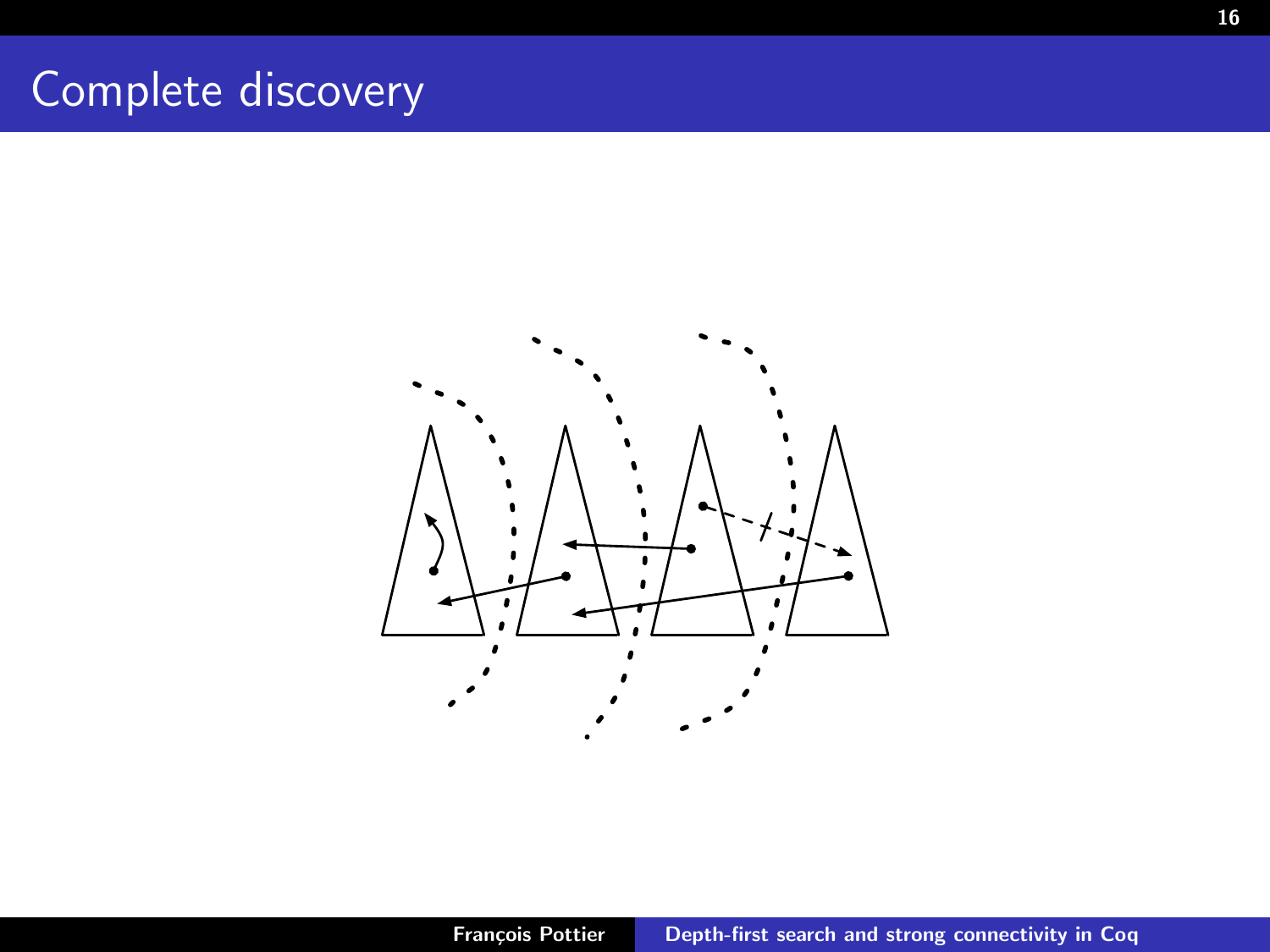# Lemma (Complete discovery) dfs (i)  $\vec{v}$  (o) and  $E(i) \subseteq i$  imply  $E(o) \subseteq o$ .

#### Easy. (The paper summary of the proof is a few lines long.)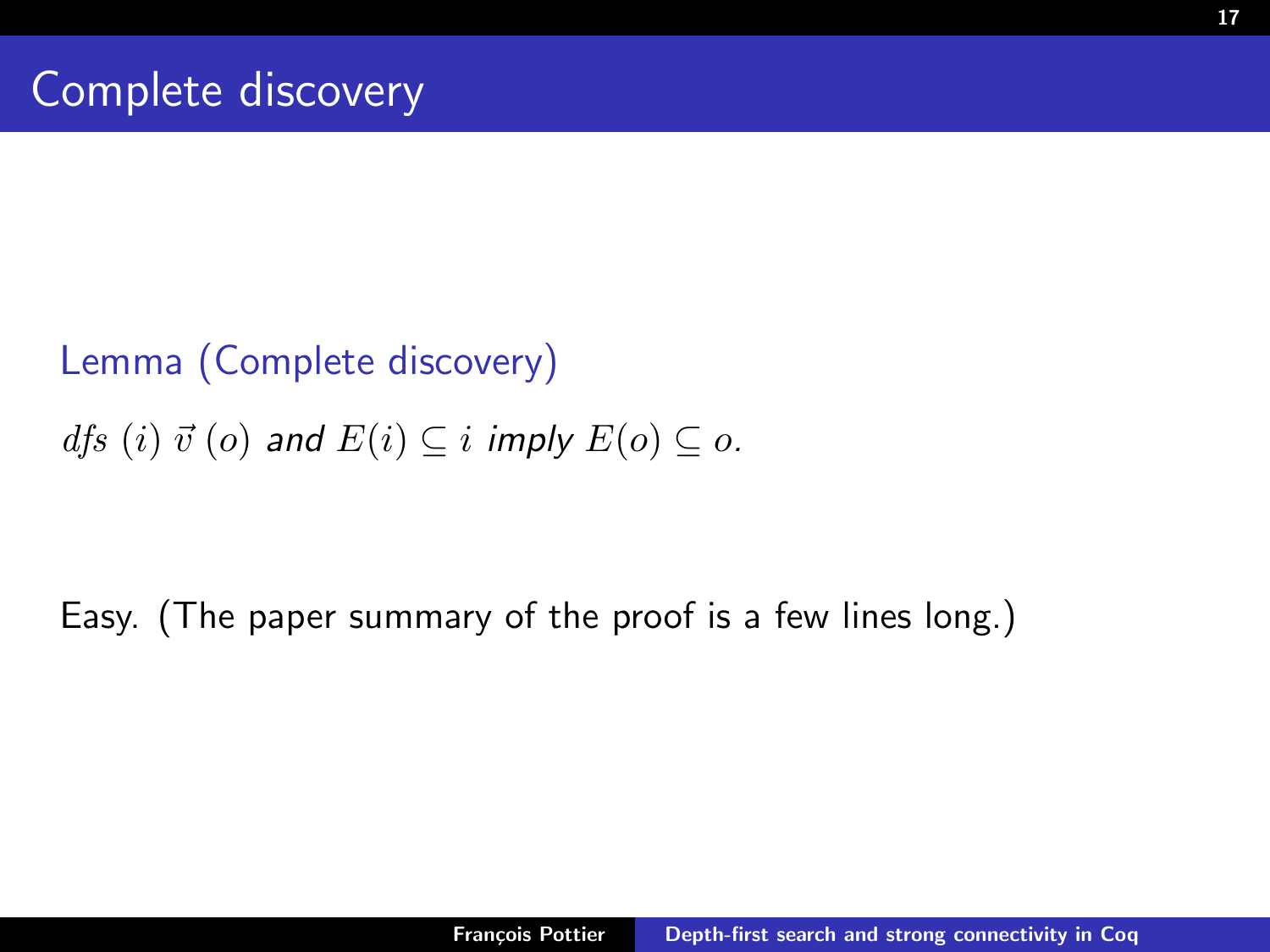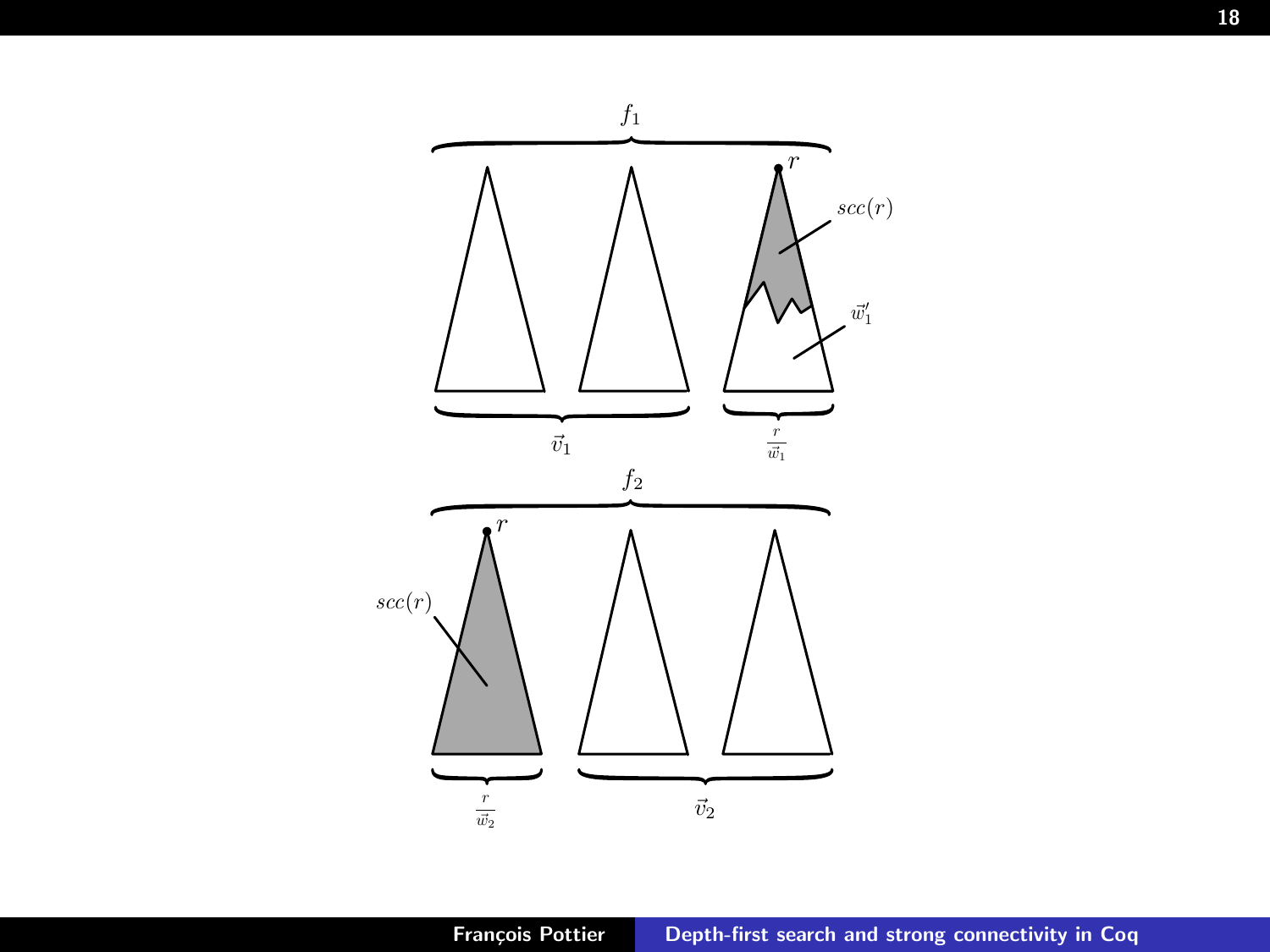Theorem (Kosaraju's algorithm is correct)

Let  $(V, E)$  be a directed graph. If the following hypotheses hold,

 $dfs_E(\emptyset)$   $f_1(\mathcal{V})$  $dfs_{\overline{E}}(\emptyset)$   $f_2(\mathcal{V})$  $rev(post(f_1))$  orders  $f_2$ 

then the toplevel trees of  $f_2$  are the components of the graph E.

Slightly involved. (The paper summary of the proof is two pages.)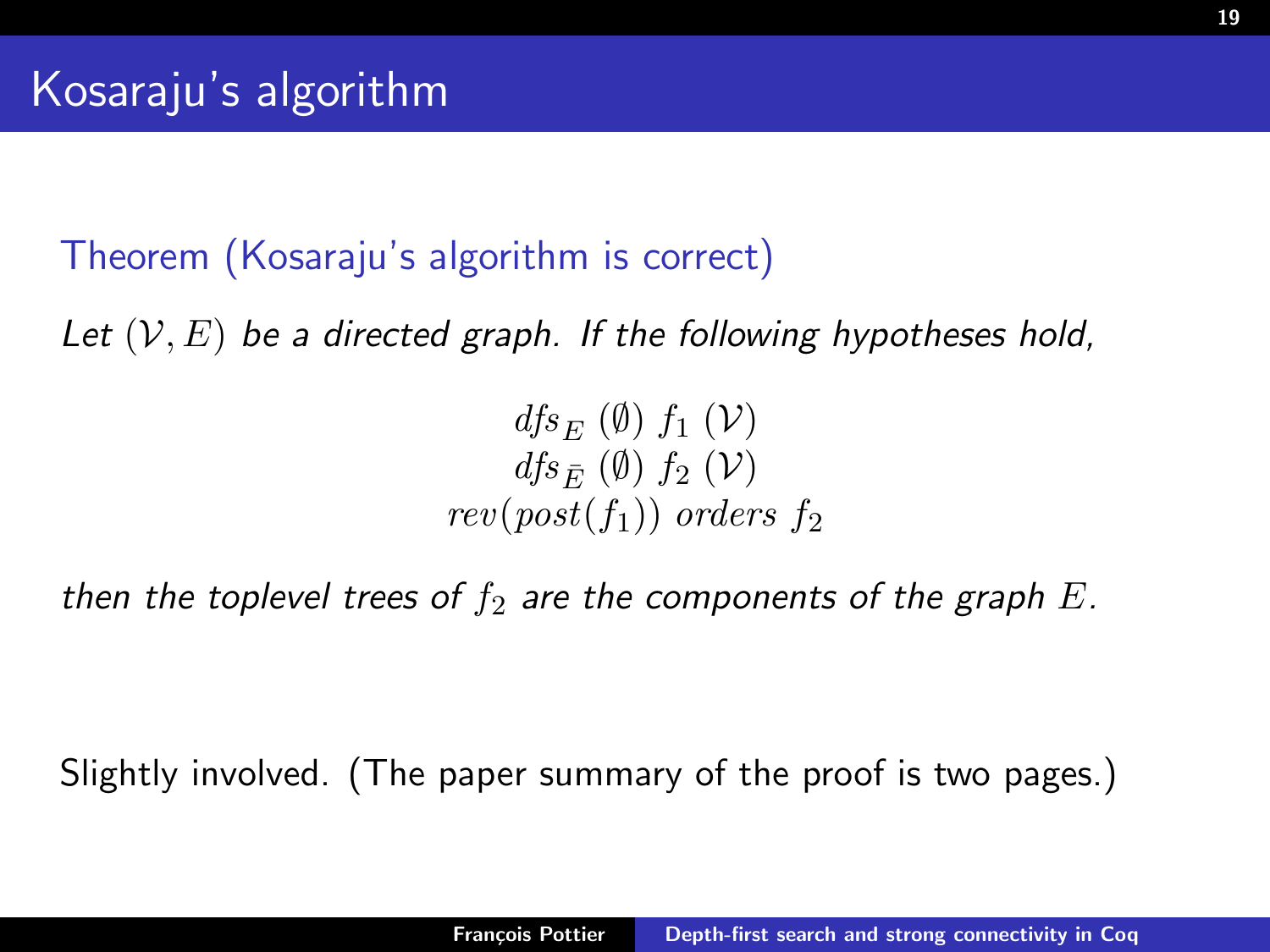#### Towards an executable? DFS in Coq

( ? executable = extractible)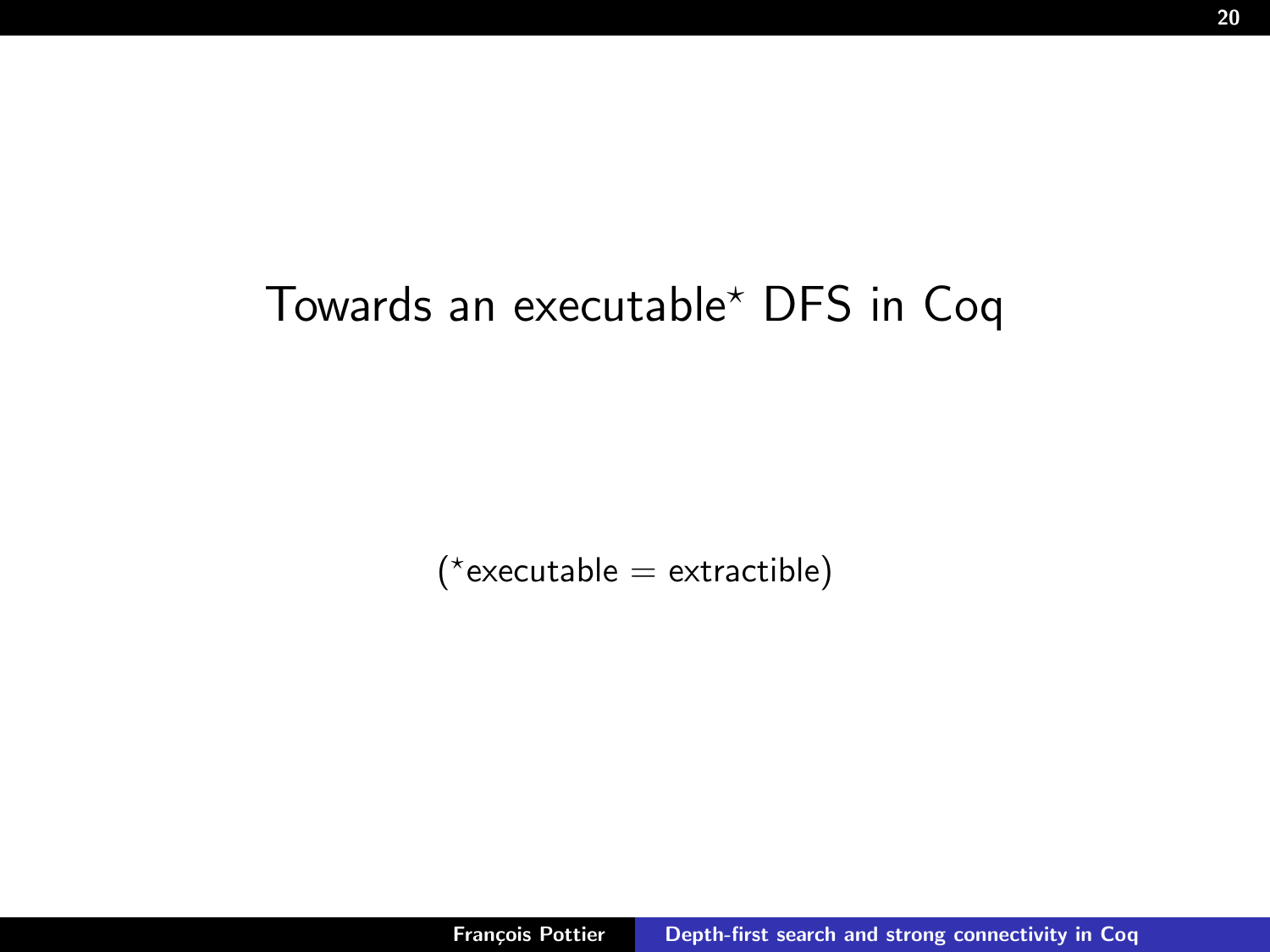- A set V of vertices.
- V must be finite.
- Slightly too strong an assumption, but OK for now.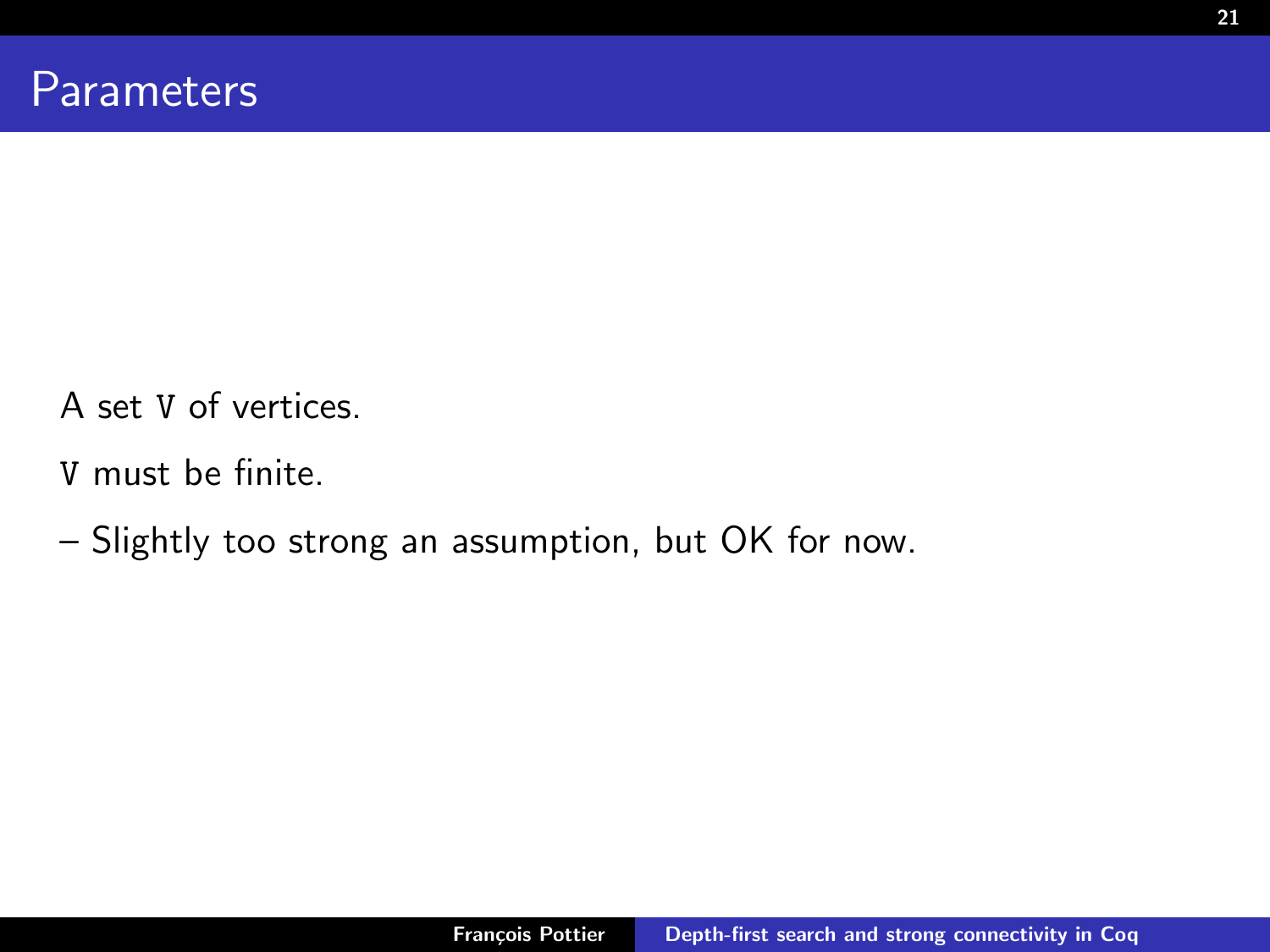A mathematical graph E.

A runtime function successor v producing an iterator on the successors of v.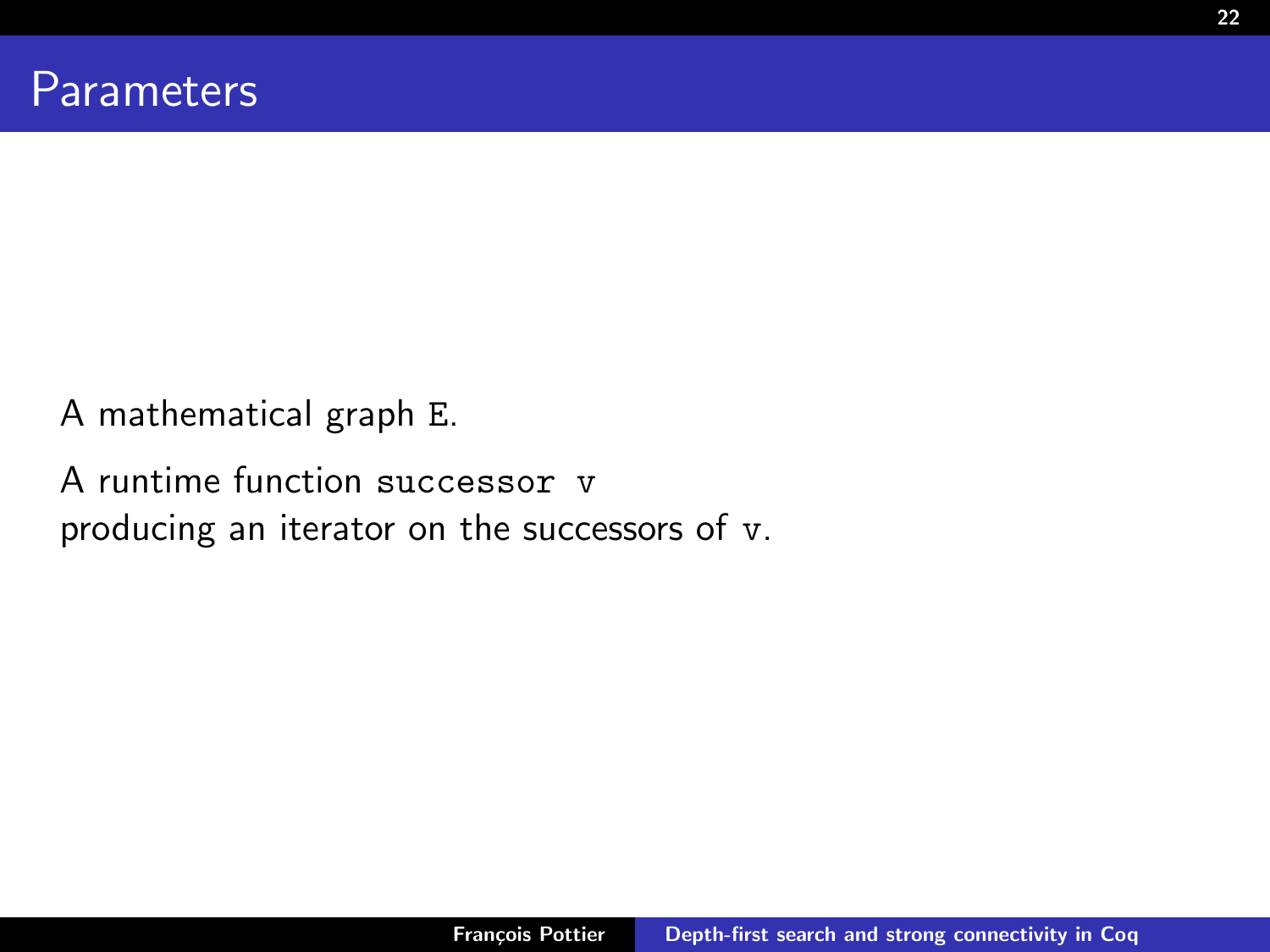A runtime representation of sets of vertices.

```
Record SET (V : Type) := MkSET {
  repr : Type;
  meaning : repr \rightarrow (V \rightarrow Prop);
  void : repr;
  mark : V \rightarrow repr \rightarrow repr;
  marked : V -> repr -> bool;
  ... // 3 more hypotheses about void, mark, marked
}.
```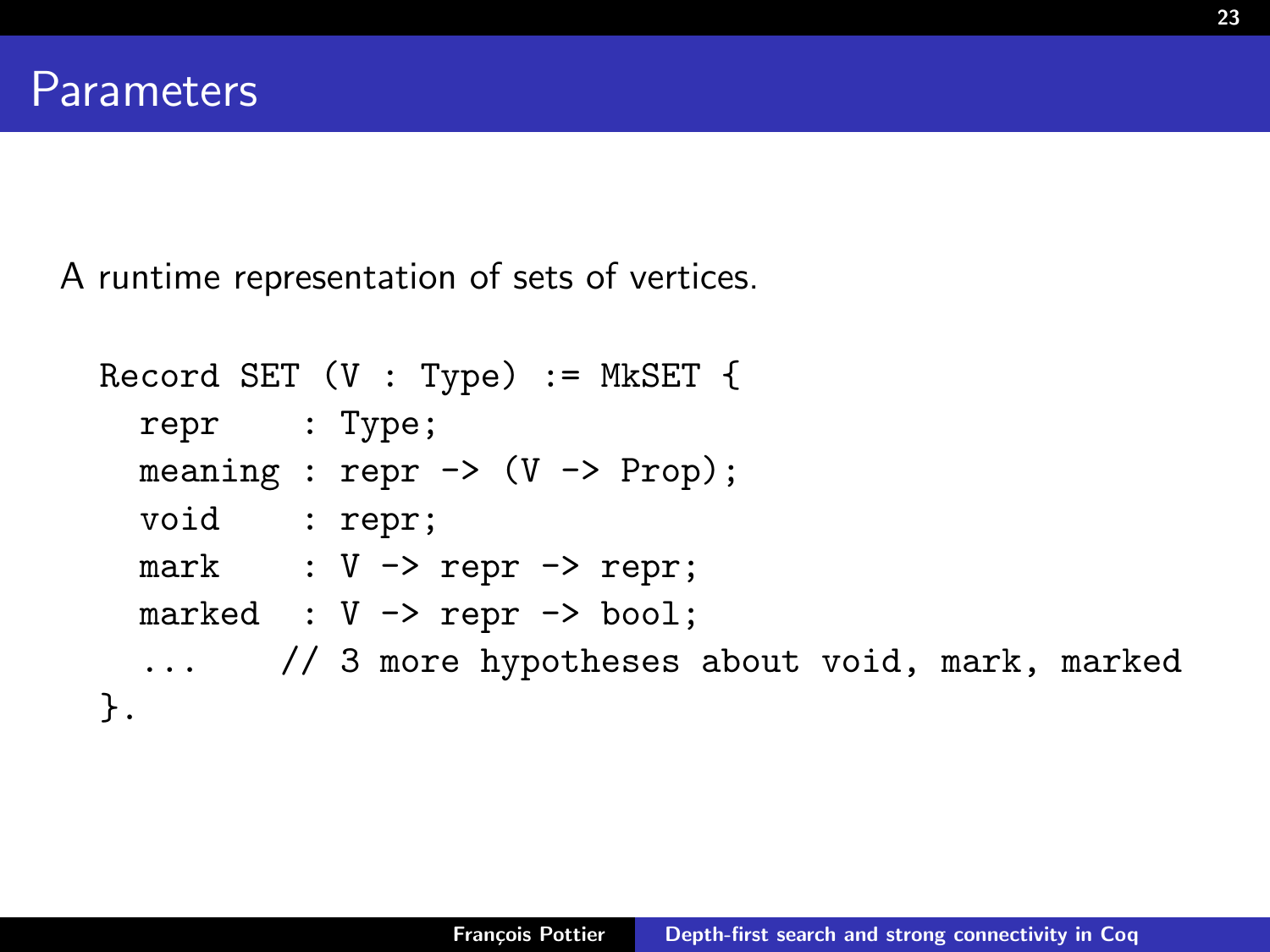Notation state := (repr  $*$  forest V)% type.

A state records the marked vertices and the forest built so far.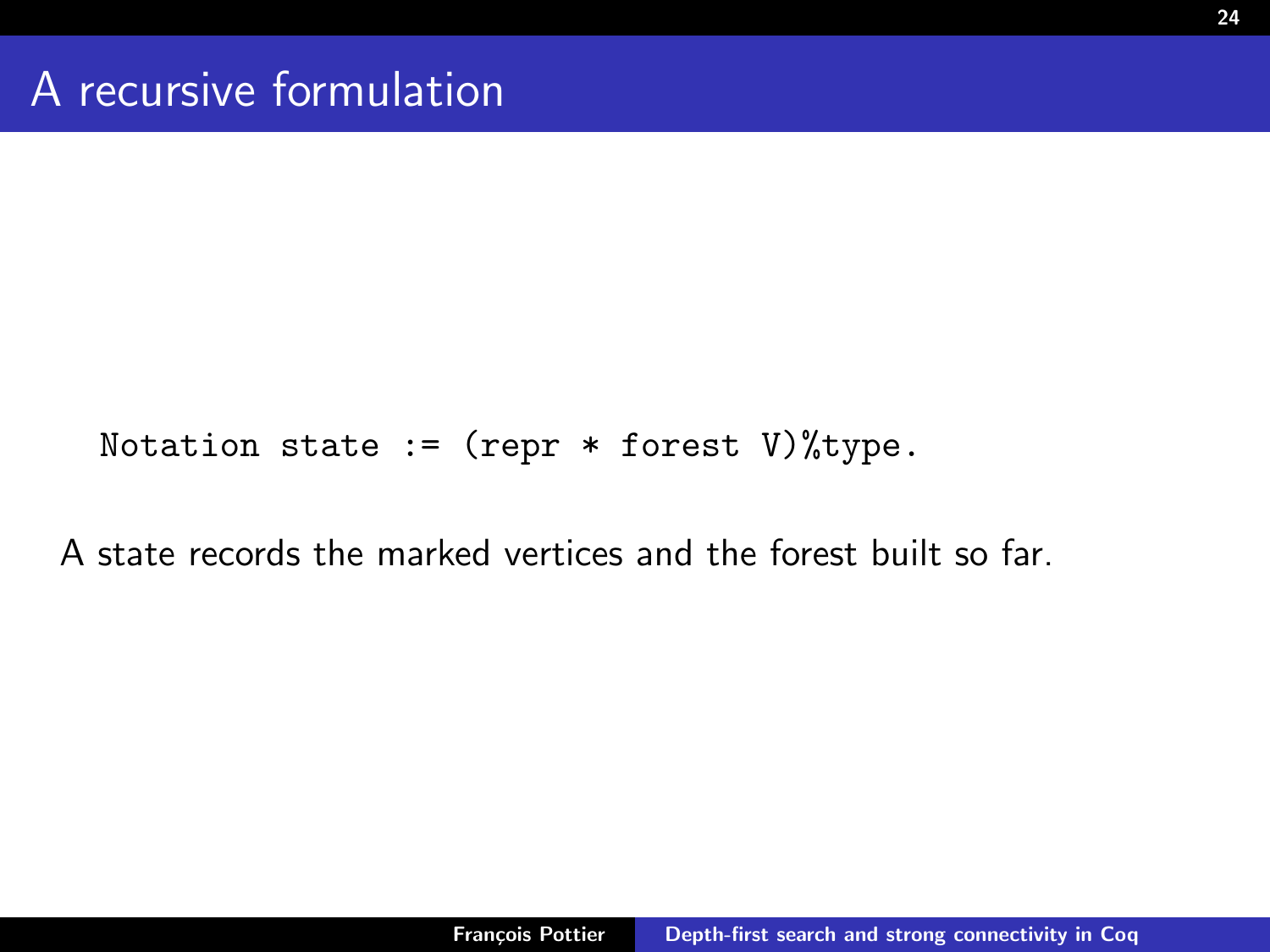One would like to write something like this:

```
Definition visitf : state \rightarrow V \rightarrow state := ...
```
This *cannot work*, though.

Because the recursive call sits in a loop, the proof of termination must use the fact that a vertex, once marked, remains marked.

So, we must build this information into the postcondition...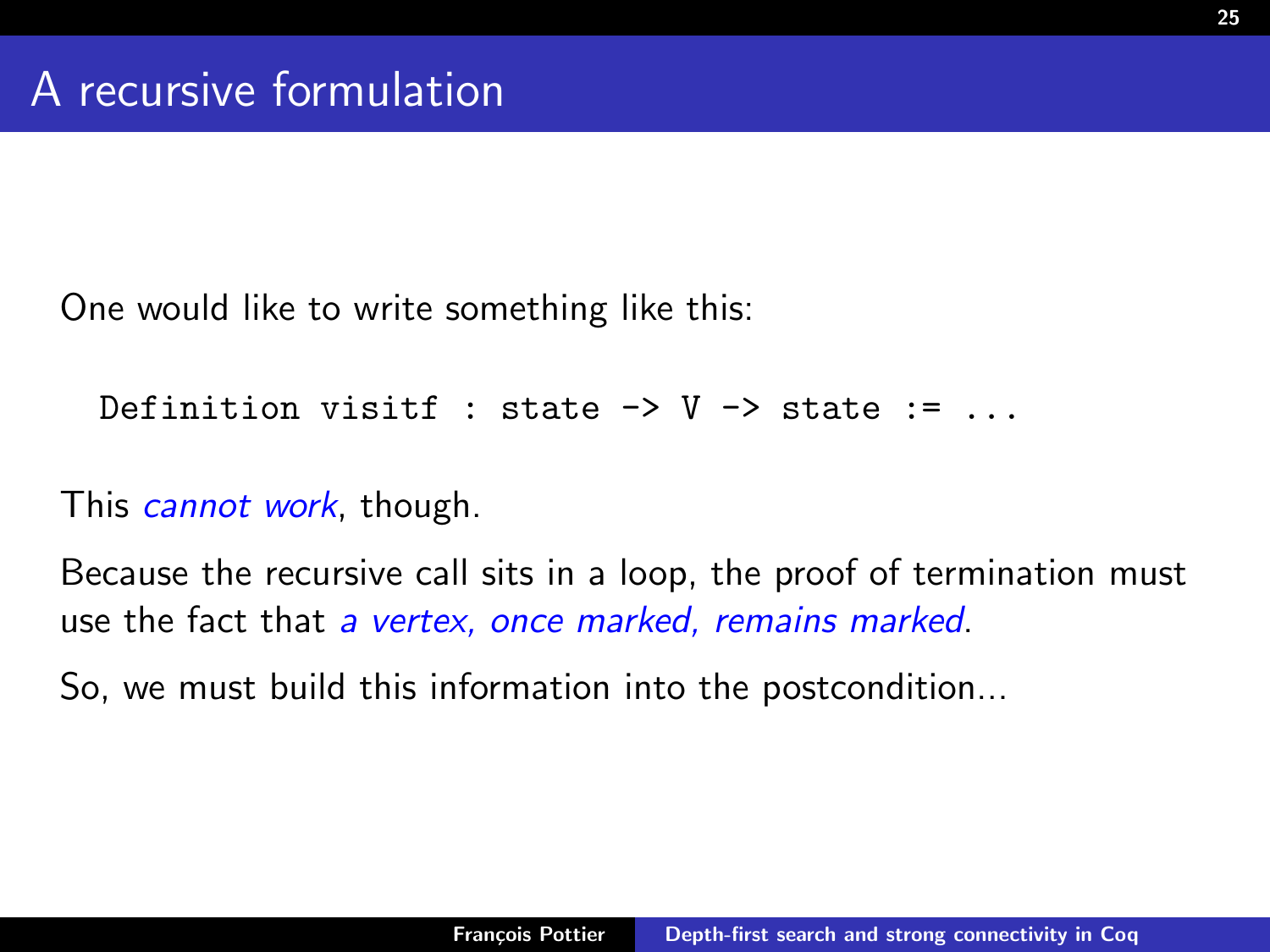This states that s1 has at least as many marked vertices as s0:

```
Definition visitf_dep:
  forall s0: state, V \rightarrow \{ s1 \mid lift le s0 s1 \}.
Proof.
  eapply (Fix (\ldots) (\ldots))....
Defined.
```
Works. Unpleasant.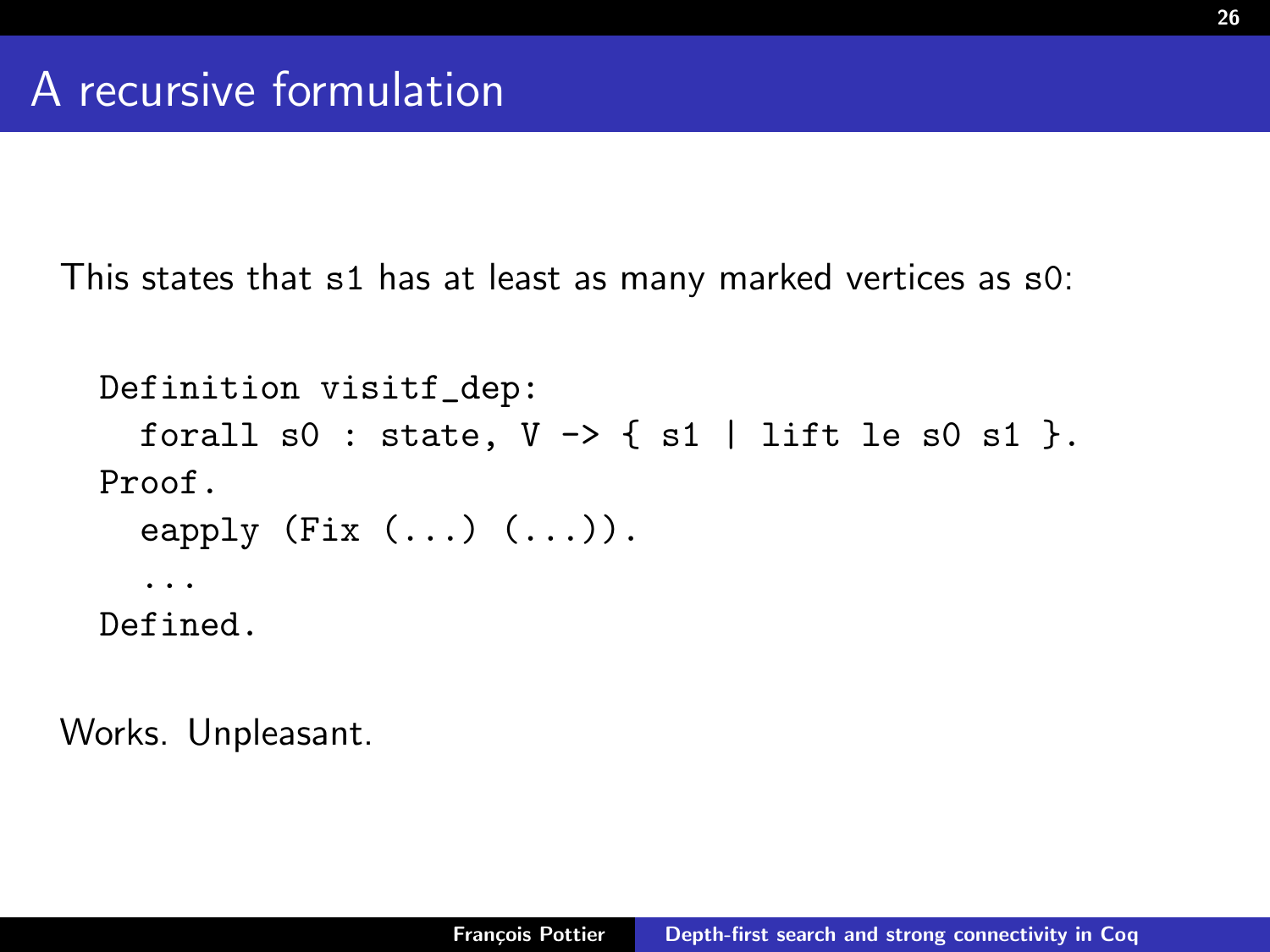Work in progress.

```
Termination is relatively easy to prove. (Generic library: Loop.)
Parameterized by user hooks (on entry, on exit, on rediscovery).
Nice (?) most general (?) specification:
```

```
Theorem dfs_main_spec:
  exists vs,
  rev roots = rrootsl vs \wedgerdfs E (marked base) (marked dfs_main) vs /\
  dfs_main = rfold dfs_init_spec vs.
```
Running the iterative DFS algorithm is equivalent to *guessing* a DFS forest and recursively *folding* over this forest.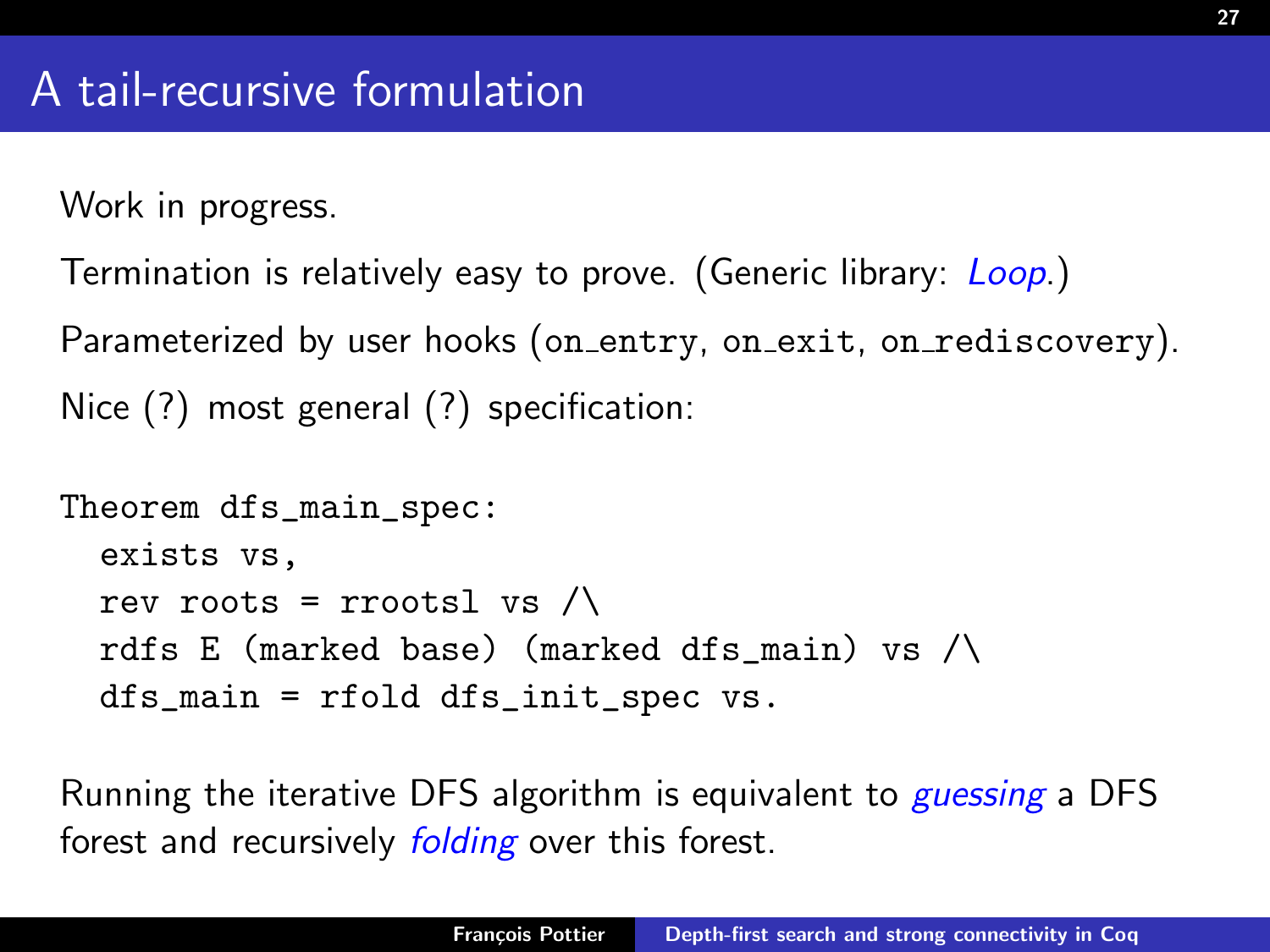## Conclusion